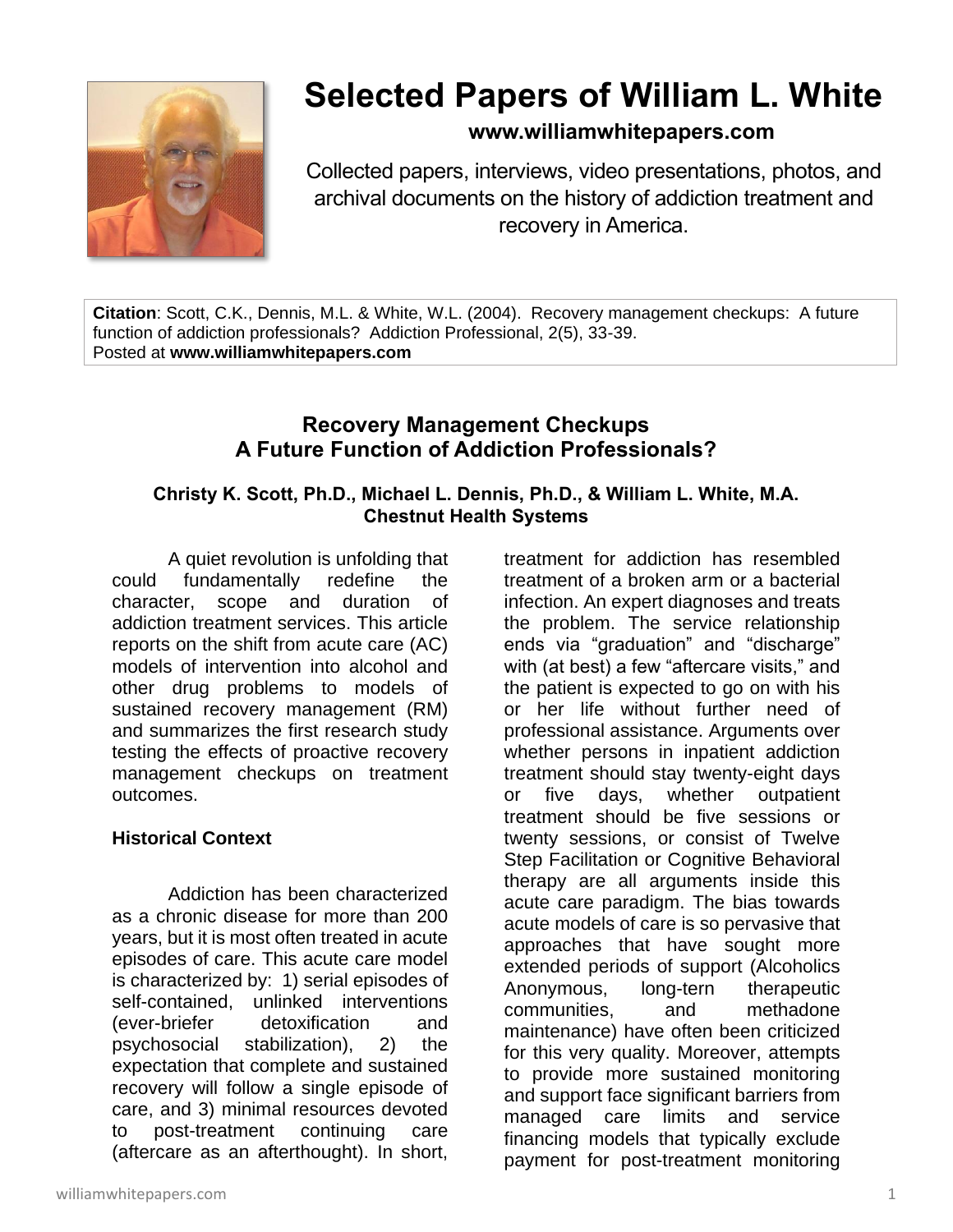and support services.

The acute care model of intervention is being challenged by an accumulation of scientific data that is sparking calls for models of sustained recovery management. This latter approach emphasizes the similarities between addiction and other chronic health problems, calls for a shift in emphasis from recovery initiation to recovery maintenance, and wraps traditional treatment in a more extended continuum of recovery management support services and monitoring across episodes of care ((McLellan, O'Brien, Lewis and Kleber, 2000; White, Boyle, Loveland, 2003).

## **Scientific Context**

The scientific building blocks of the recovery management model are the product of more than three decades of research on the course of addiction and the effects of addiction treatment. The most critical of these findings include the following.

Pattern Variability Alcohol and other drug (AOD) problems present in varying degrees of severity, complexity and chronicity. Most people who experience less severe AOD problems are able to stop or decelerate use without the assistance of mutual aid groups or professional treatment (King and Tucker, 1998), while others resolve these problems following a single episode of brief professional intervention (Bien, Miller & Tonigan, 1993). Of those whose problem severity reaches the level of AOD "dependence", about half eventually achieve a state of recovery (i.e., no symptoms for 12 or more months) (Kessler, 1994), with most reaching recovery after participating in AOD treatment (Cunningham et al., 1999, 2000).

Determinants of Chronicity Those for whom AOD problems tend to be more enduring are distinguished by greater personal vulnerability (family history of AOD problems, early age of AOD onset, developmental victimization), greater AOD problem severity, greater problem complexity (e.g., co-occurring psychiatric, behavioral, legal, health, and social problems), and lower "recovery capital" (internal and external resources to initiate and sustain recovery) (Granfield and Cloud, 1999).

Cycle of Relapse, Treatment Reentry and Recovery A sizeable portion of persons entering addiction treatment in the United States are experiencing problems that constitute a chronic AOD condition that typically require multiple episodes of care. Of those entering the public treatment system, 60% report prior treatment (23% 1 time; 13% 2 times, 7% 3 times, 4% 4 times and 13% 5 or more times)(OAS, 2001). Twenty-five to thirtyfive percent are readmitted to treatment within twelve months, 50% within 2-5 years (Hubbard, Marsden, Rachal, Harwood, Cavanaugh, & Ginzburg, 1989). Only 1 in 5 clients discharged from addiction treatment participates in any post-discharge continuing care (McKay, 2001). Continuing care consists mostly of passive referral to mutual aid groups, but exposure to such groups without ancillary supports results in high attrition rates (50% in first three months) (Mäkelä, et al, 1996). In short, most clients are precariously balanced between recovery and relapse in the weeks and months following acute treatment, and have few pro-recovery professional or peer supports during this period. Posttreatment relapse and treatment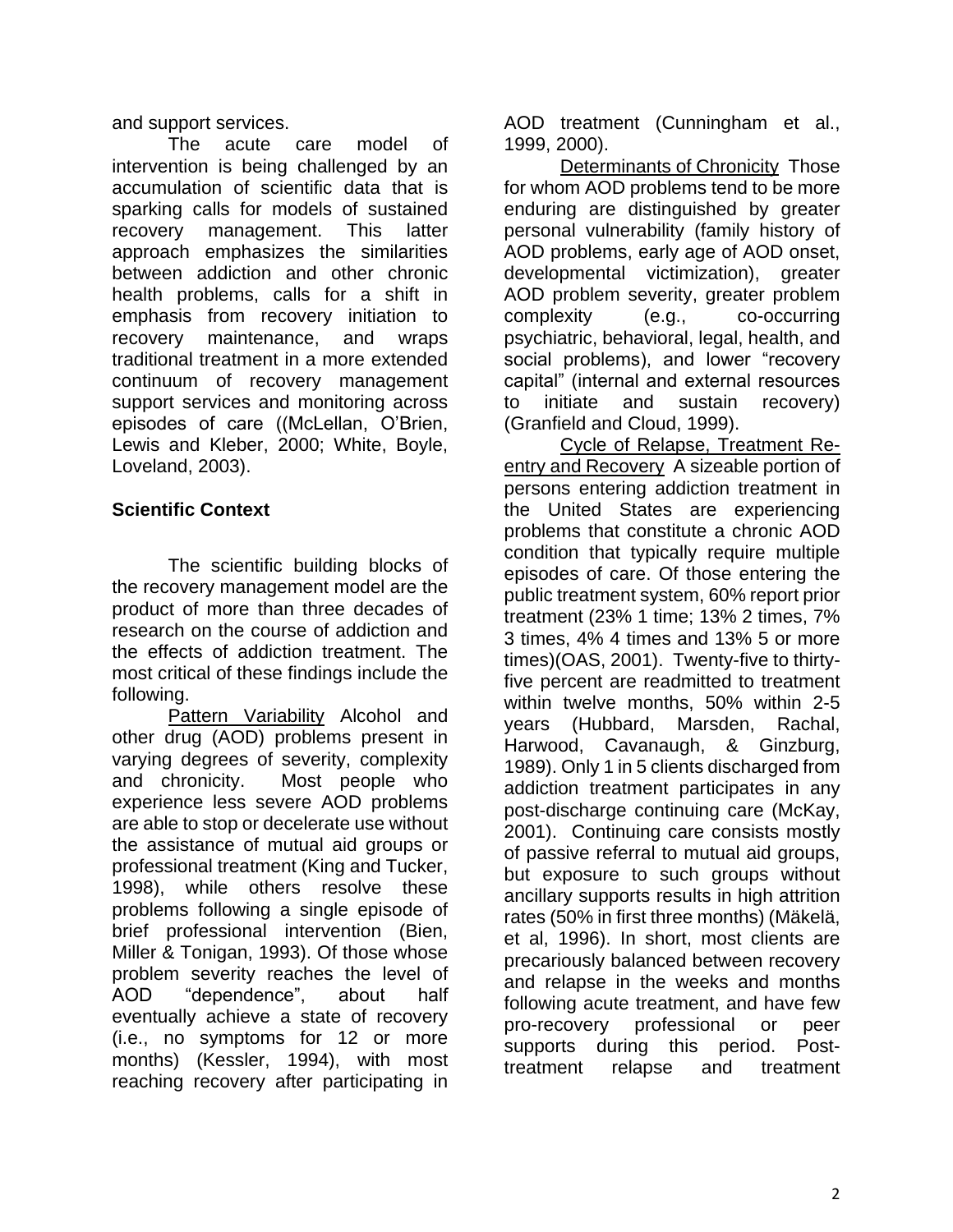readmission are the most common outcomes.

Addiction and Recovery Careers Of those treated for substance dependence who go on to achieve sustained abstinence, most will experience 3-4 episodes of acute care over a span of eight years before reaching this goal (Anglin, Hser, & Grella, 1997; Dennis, Scott, & Funk, 2003). Addiction recovery begins prior to the cessation of drug use; is marked in its earliest stages by extreme ambivalence, involves age-, gender-, and culturemediated change processes; and involves predictable stages, processes, and levels of change (Prochaska, et al., 1992). Those factors that maintain recovery over the long run are often different than those factors that initiate recovery (Humphreys, Moos & Finney, 1995). Recovery is enhanced by processes of social support (Humphreys, Mankowski, Moos & Finney, 1999), participation in recovery support groups, (Emrick, Tonigan, Montgomery, & Little, 1993), and by sobriety-conducive living environments (Jason, Davis, Ferrari & Bishop, 2001). Recovery durability (point at which risk of future lifetime relapse drops below 15%) is not reached until 4- 5 years of sustained remission (Jin, Rourke, Patterson, Taylor & Grant, 1998).

Cumulative/Timing Effects of Treatment Long-term recovery outcomes are influenced by the age of first treatment admission (the earlier the age of first treatment and the lower the years of regular use, the better the long term outcome) (Dennis, Scott, & Funk., under review), the total amount of treatment received (particularly when the total period of service contact exceeds 90 days) (NIDA, 1999; Simpson et al 2002), and the speed with which re-engagement and readmission to treatment occurs (Scott, Foss & Dennis, 2003). Recovery outcomes can be enhanced through post-treatment follow-up interviews (conducted as part of treatment outcome studies) (Sobell and Sobell, 1981), recovery checkups (Dennis, Scott, & Funk, 2003) and participation in assertive continuing care programs (Godley, Godley, Dennis, Funk & Passetti, 2002).

Chronic Disease Management Service models involving sustained tracking, monitoring (via regular checkups), patient motivation and support, and early re-intervention and service linkage play a central role in the management of such chronic conditions as asthma, cancer, diabetes mellitus, hypertension and severe mental illness. These conditions are similar to addiction in their etiological complexity (interaction of genetic, biological, psychological and physical/social environmental factors), course, and clinical outcomes. There are increasing calls to apply technologies used in the management of such disorders to the treatment of severe and persistent AOD problems (McLellan, et al, 2000; White, et al, 2003).

These cumulative research findings suggest redesigning addiction treatment to speed problem identification and engagement, reduce attrition during treatment, increase participation in continuing care, and provide a proactive approach to post-treatment monitoring, stage-appropriate recovery education, sustained recovery support, active linkage to local communities of recovery and early re-intervention. It will be up to the addictions research infrastructure to judge whether such innovations significantly enhance long-term treatment and recovery outcomes.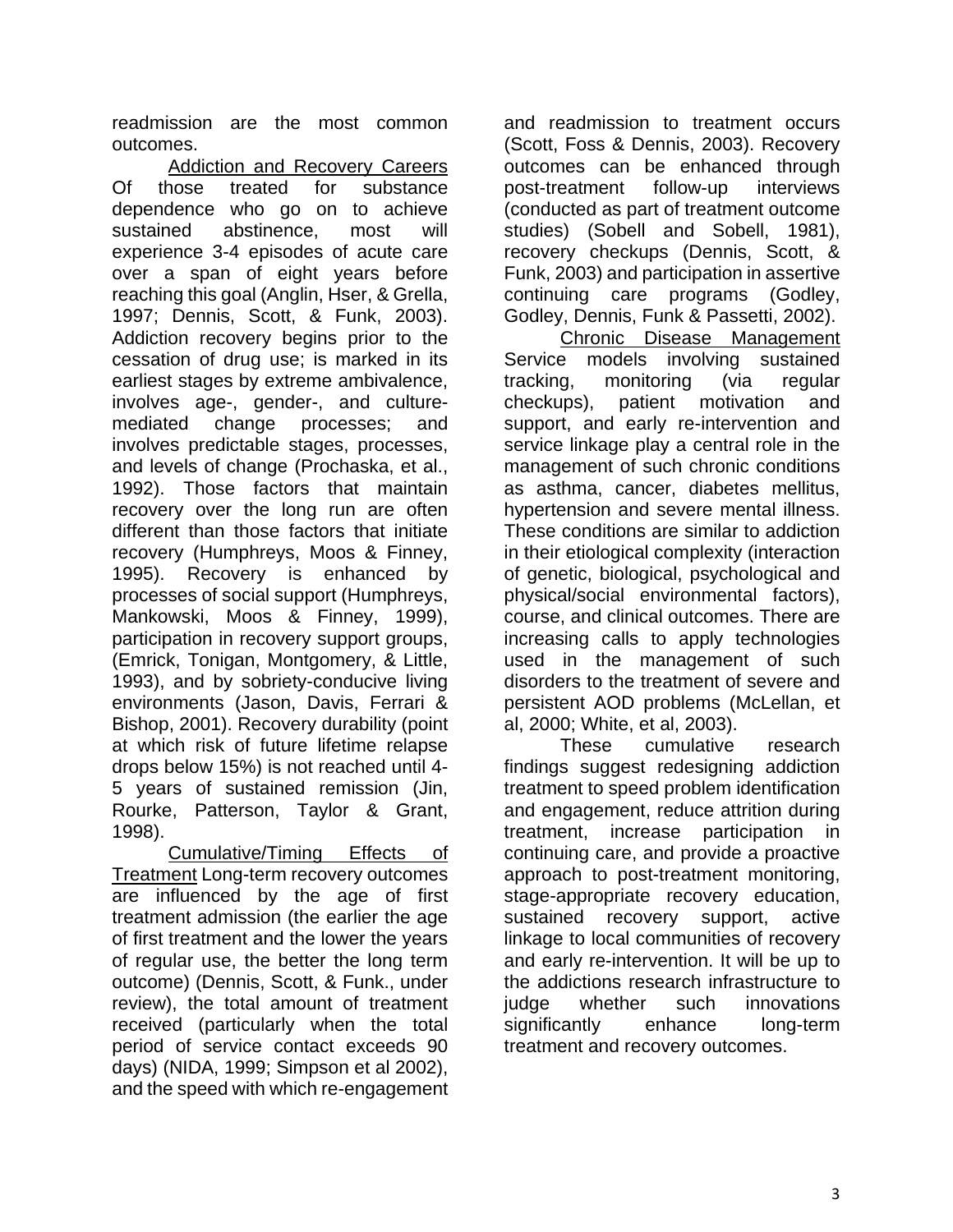## **A Clinical Test**

A just-published scientific study tested the effects of a quarterly Recovery Management Checkup (RMC) model over a two-year period with a group of clients entering a central intake unit in Chicago (Dennis, Scott & Funk, 2003). These clients brought many risk factors for post-treatment relapse, e.g., psychiatric co-morbidity (77%), substance use by others in the home (40%), regular substance use by peers (84%), and history of homelessness (54%). A total of 448 clients (59% female; 85% African American; primarily dependent upon cocaine, opiates and alcohol) were randomly assigned to the recovery management checkup (RMC) protocol or a control condition. Those in the RMC group were interviewed quarterly and, when determined to be in need of treatment, were provided a Linkage Manager who conducted a motivational interview and assisted with re-entry into treatment. The control group received only quarterly interviews but no active linkage to treatment.

The study found that those clients assigned to RMC were more likely than those in the control group to return to treatment (64% vs. 51%), to return to treatment sooner (376 vs. 600 days), and to spend more subsequent days in treatment (mean of 62 vs. 40 days). RMC participants also experienced significantly fewer total quarters in need of treatment and were less likely to need treatment 2 years after intake (43% vs. 56%). The study offers support to calls to shift addiction treatment from acute episodes of care to long-term recovery management across episodes of care. Recovery checkups constitute a means of linking and improving such episodes of care. This experimental evaluation of RMC tested three specific elements of the larger model of recovery management – monitoring, motivational interviewing and linkage assistance. While the results are positive, they also indicate areas for further improvement. For instance, only 60% of the linked participants remained in treatment 14 or more days. Given that individuals who stayed 14 or more days were significantly more likely to end the quarter in recovery (26% vs.16%), improving engagement and retention rates is clearly one of the challenges for a second experiment currently under way. Other possibilities might include a separate recovery management treatment track (versus recycling clients through the same "program"), use of recovery coaches, and linkage to a broader spectrum of recovery support services (e.g., active linkage to communities of recovery, recovery homes).

#### **Recovery Management and the Future of Addiction Treatment**

The goal of recovery management is the optimum level of global health and functioning of individuals experiencing alcohol and other drug dependence–a goal achieved by many through full and sustained symptom remission and for others through decreased frequency and intensity of AOD use and related problems and strengthened periods of remission and recovery. The vision is one of empowering individuals, families and service professionals to proactively manage such disorders over their entire course.

A significant number of citizens with chronic AOD disorders are being offered brief interventions that, as currently designed, do little to alter their addiction careers or empower them to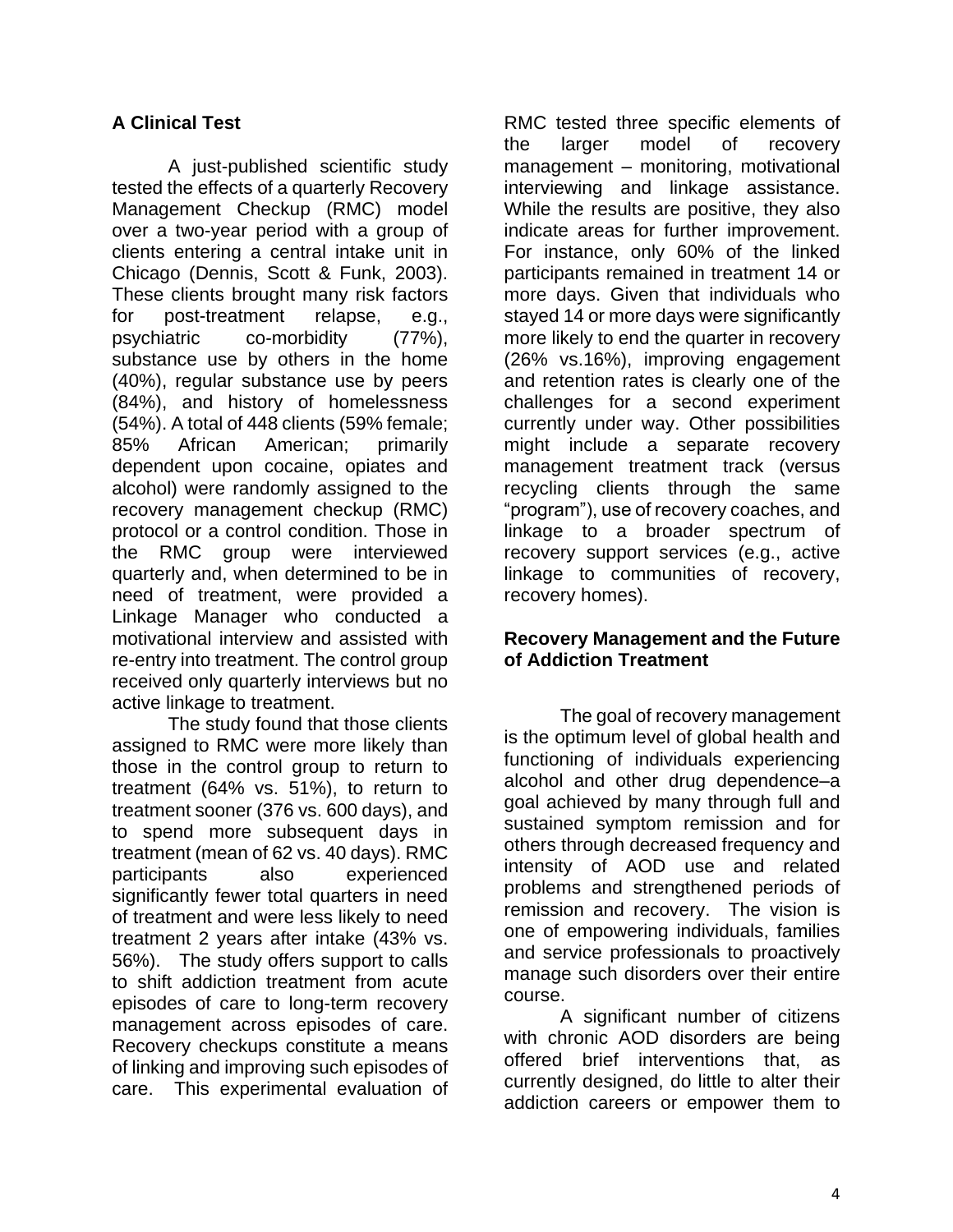achieve stable recovery. There are growing challenges to this acute intervention model and calls for models of sustained recovery management that more closely resemble the sustained care and support afforded other chronic medical and mental disorders. These new models call for integrating recovery support services across the continuum of care, with a particular emphasis on sustained monitoring, stage-appropriate recovery education, recovery coaching and, when necessary, early reintervention.

For those with the most severe AOD problems, multiple episodes of detoxification and stabilization are more likely to constitute brief respites within their addiction careers than a doorway to long-term recovery. Changing that will require fundamentally rethinking how and when addiction professionals intervene in the lives of those suffering from these disorders. If the addiction treatment field really believed that addiction was a chronic disorder, addiction counselors would be encouraged to function as long-term professional allies in the recovery process, and recovery management checkups would be a routine component of a sustained continuum of recovery support services.

For the frontline addiction professional, studies such as the one

## **References**

- Anglin, M. D., Hser, Y. I., & Grella, C. E. (1997). Drug addiction and treatment careers among clients in the Drug Abuse Treatment Outcome Study (DATOS*). Psychology of Addictive Behaviors, 11*(4), 308-323.
- Bien, T.H., Miller, W.R., Tonigan, J.S. (1993). Brief interventions for alcohol

described here suggest a greater emphasis on building sustained recovery support from the treatment setting into the client's natural environment. This could be achieved in four ways: 1) advocating for models of sustained recovery management, 2) expanding one's knowledge of culturally indigenous recovery support structures, 3) using more assertive methods of linking clients to post-treatment recovery support resources, and 4) (where possible) providing post-treatment monitoring, stage appropriate recovery coaching and early re-intervention. The challenge for addiction professionals working within acute intervention models is to find creative ways to extend the continuity of recovery support beyond the ever-briefer episodes of care that currently characterize addiction treatment.

**Acknowledgement** This work was supported by the National Institute on Drug Abuse Grant No. DA 11323. The opinions expressed here are those of the authors and do not reflect official positions of the government.

**About the Authors**: The authors work at the Lighthouse Institute, the research division of Chestnut Health Systems. Correspondence can be sent to cscott@chestnut.org.

> problems: a review. *Addiction,* 88, 315-336.

- Cunningham, J. A. (1999). Resolving alcohol-related problems with and without treatment: The effects of different problem criteria. *Journal of Studies on Alcohol, 60*, 463-466.
- Cunningham, J. A. (2000). Remissions from drug dependence: Is treatment a prerequisite? *Drug and Alcohol Dependence, 59*, 211-213.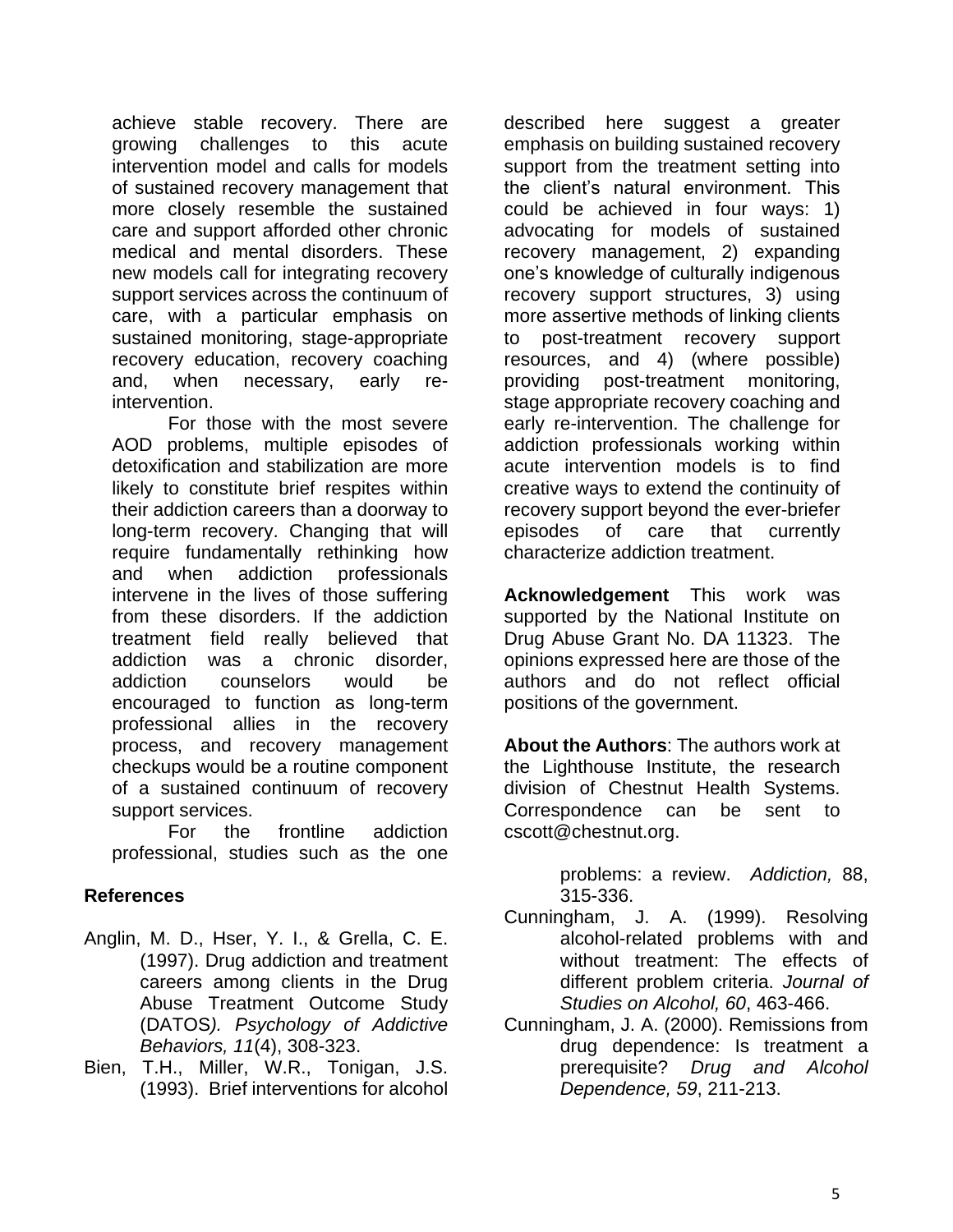- Dennis, M.L., Scott, C.K, & Funk, R. (2003). Main findings from an experimental evaluation of recovery management checkups and early re-Intervention (RMC/ERI) with chronic substance users. *Evaluation and Program Planning*. 26, 339-352.
- Dennis, M. L., Scott, C. K., & Funk, R. (in review). The duration and correlates of substance abuse treatment careers among people entering publicly funded treatment in Chicago.
- Emrick, D.C., Tonigan, J.S., Montgomery, H. and Little, L. (1993). Alcoholics Anonymous: What Is Currently Known? In: McCrady, B. and Miller, W.R. (Eds.) *Research on Alcoholics Anonymous: Opportunities and Alternatives,* pp. 41-78.
- Godley, M.D., Godley, S.H., Dennis, M.L., Funk, R. & Passetti, L. (2002). Preliminary outcomes from the assertive continuing care experiment for adolescents discharged from residential treatment. *Journal of Substance Abuse Treatment*, 23, 21- 32.
- Granfield, R. and Cloud, W. (1999). *Coming Clean: Overcoming Addiction without Treatment*. New York: New York University Press.
- Hubbard, R.L., Marsden, M.E., Rachal, J.V., Harwood, H.J. Cavanaugh, E.R. & Ginzburg, H.M. (1989). *Drug abuse treatment: A national study of effectiveness*. Chapel Hill, NC: University of North Carolina Press.
- Humphreys, K., Moos, R. H., & Finney, J. W. (1995). Two pathways out of drinking problems without professional treatment. *Addictive Behaviors, 20*(4), 427-441.
- Humphreys, K., Mankowski, E., Moos, R., and Finney, J. (1999) Do enhanced friendship networks and active coping mediate the effect of self-help groups on substance abuse? *Annals of Behavioral Medicine*. 21(1):54-60.
- Jason, L., Davis, M., Ferrari, J. and Bishop, P. (2001) Oxford House: A review of research and implications for substance abuse recovery and

community research. *Journal of Drug Education* 31(1):1-27.

- Jin, H., Rourke, S.B., Patterson, T.L., Taylor, M.J. and Grant, I. (1998) Predictors of relapse in long-term abstinent alcoholics. *Journal of Studies on Alcohol* 59:640-646.
- Kessler, R. C., McGonagle, K. A., Shanyang, Z., Nelson, C. B., Hughes, M., Eshleman, S., et al. (1994). Lifetime and 12-month prevalence of DSM-III-R psychiatric disorders in the United States. *Archives of General Psychiatry, 51*, 8-19.
- King, M. P., & Tucker, J. A. (1998). Natural resolution of alcohol problems without treatment: Environmental contexts surrounding the initiation and maintenance of stable abstinence or moderation drinking. *Addictive Behaviors, 23*(4), 537-541.
- Mäkelä, K., Arminen, I., Bloomfield, K., Eisenbach-Stangl, I., Bergmark, K., Kurube, N., et al. (1996). *Alcoholics Anonymous as a Mutual-Help Movement: A Study in Eight Societies*. Madison: University of Wisconsin.
- McLellan, A.T., Lewis, D.C., O'Brien, C.P., and Kleber, H.D. (2000) Drug dependence, a chronic medical illness: Implications for treatment, insurance, and outcomes evaluation. *Journal of the American Medical Association* 284(13):1689-1695.
- McKay, J.R. (2001). Effectiveness of continuing care interventions for substance abusers: Implications for the study of long-term effects. *Evaluation Review*, 25, 211-232.
- NIDA (1999). *Principles of Drug Addiction Treatment*. Rockville, MD: National Institute on Drug Abuse (NIH Publication No. 00-4180) (available at [http://www.nida.nih.gov/PODAT/PODAT](http://www.nida.nih.gov/PODAT/PODATIndex.html) [Index.html\)](http://www.nida.nih.gov/PODAT/PODATIndex.html)
- Office of Applied Studies. 2001. *Treatment Episode Data Set (TEDS) 1994-1999: National Admissions to Substance Abuse Treatment Services*. DASIS Series S14, DHHS Publicatoin No. (SMA)01-3550. Rockville, Maryland, 2001: U.S. Department of Health and